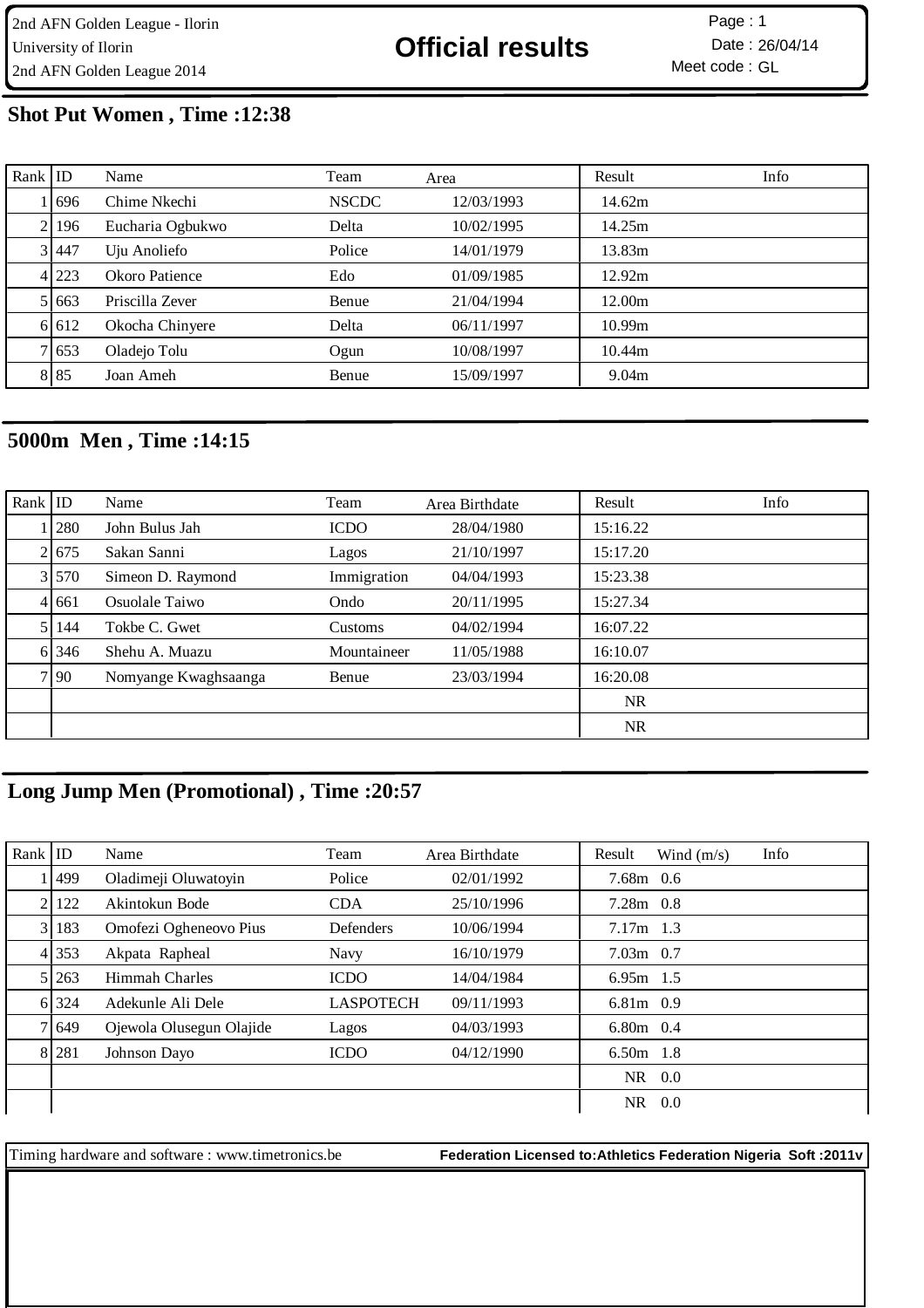# **3000m Women , Time :21:00**

| Rank $ $ ID |         | Name              | Team                 | Area Birthdate | Result    | Info |
|-------------|---------|-------------------|----------------------|----------------|-----------|------|
|             | 1 572   | Nancy Mathew      | Immigration          | 30/09/1987     | 10:29.45  |      |
|             | 2 84    | Iwanger Akaha     | Benue                | 14/06/1992     | 10:49.02  |      |
|             | 3 679   | Chidimma Atouma   | <b>High Altitude</b> | 17/10/1992     | 11:18.94  |      |
|             | 4 306   | Olamide Oluwaseun | Lagos                | 19/08/1997     | 11:19.09  |      |
|             | 5 6 7 8 | Mlumun Aondona    | Benue                | 28/12/1997     | 11:46.09  |      |
|             | 6 427   | Dinatu Yohanna    | Police               | 10/12/1995     | 12:36.13  |      |
|             |         |                   |                      |                | <b>NR</b> |      |
|             |         |                   |                      |                | NR.       |      |
|             |         |                   |                      |                | <b>NR</b> |      |
|             |         |                   |                      |                | <b>NR</b> |      |

# **400m M (Qualifying) , Time :12:09**

## **Heat : 1**

| Rank $ $ ID |         | Name              | Team        | Area Birthdate | Result | Info |
|-------------|---------|-------------------|-------------|----------------|--------|------|
|             | 227     | Uyi Amengialue    | Edo         | 27/07/1990     | 48.95  |      |
|             | 2 693   | Folayombo Sunday  | <b>CDA</b>  | 28/07/1997     | 49.17  |      |
|             | 31556   | Atanda Akindele   | Ajagungbade | 04/04/1997     | 49.35  |      |
|             | 4 2 1 7 | Ugochukwu Ottah   | Delta       | 15/09/1995     | 49.63  |      |
|             | 5 492   | Odejobi Yaya      | Police      | 17/11/1987     | 49.64  |      |
|             | 6 317   | Badewa Funmilayo  | Lagos       | 23/09/1990     | 50.00  |      |
|             | 71290   | Balogun Tosin Ife | Jil         |                | 51.03  |      |
|             | 8 449   | Afam Ifeanyi      | Police      | 30/12/1992     | 52.58  |      |

## **Heat : 2**

| Rank $ $ ID |       | Name                   | Team                 | Area Birthdate | Result | Info |
|-------------|-------|------------------------|----------------------|----------------|--------|------|
|             | .139  | Adeyemi Sikiru Adewale | Africa Youth         | 02/07/1998     | 49.39  |      |
|             | 21636 | Bariadora Friday       | Kano                 | 19/12/1994     | 50.29  |      |
|             | 3 671 | Bamgbala Rahmon        | <b>Greater Tomor</b> | 03/04/1992     | 50.41  |      |
|             | 41178 | Odofin Oluwole         | Defenders            | 21/03/1992     | 50.57  |      |
|             | 5 165 | Adeosun Adefemi        | <b>Defenders</b>     | 04/05/1993     | 51.17  |      |
|             | 6 221 | Segun Christopher O    | Eaglesigh            | 09/06/1989     | 52.32  |      |
|             | 71465 | Dauda Yusuf            | Police               | 06/02/1992     | 52.81  |      |
|             | 8 127 | Ajasa Sunday           | CDA                  | 18/04/1983     | 54.40  |      |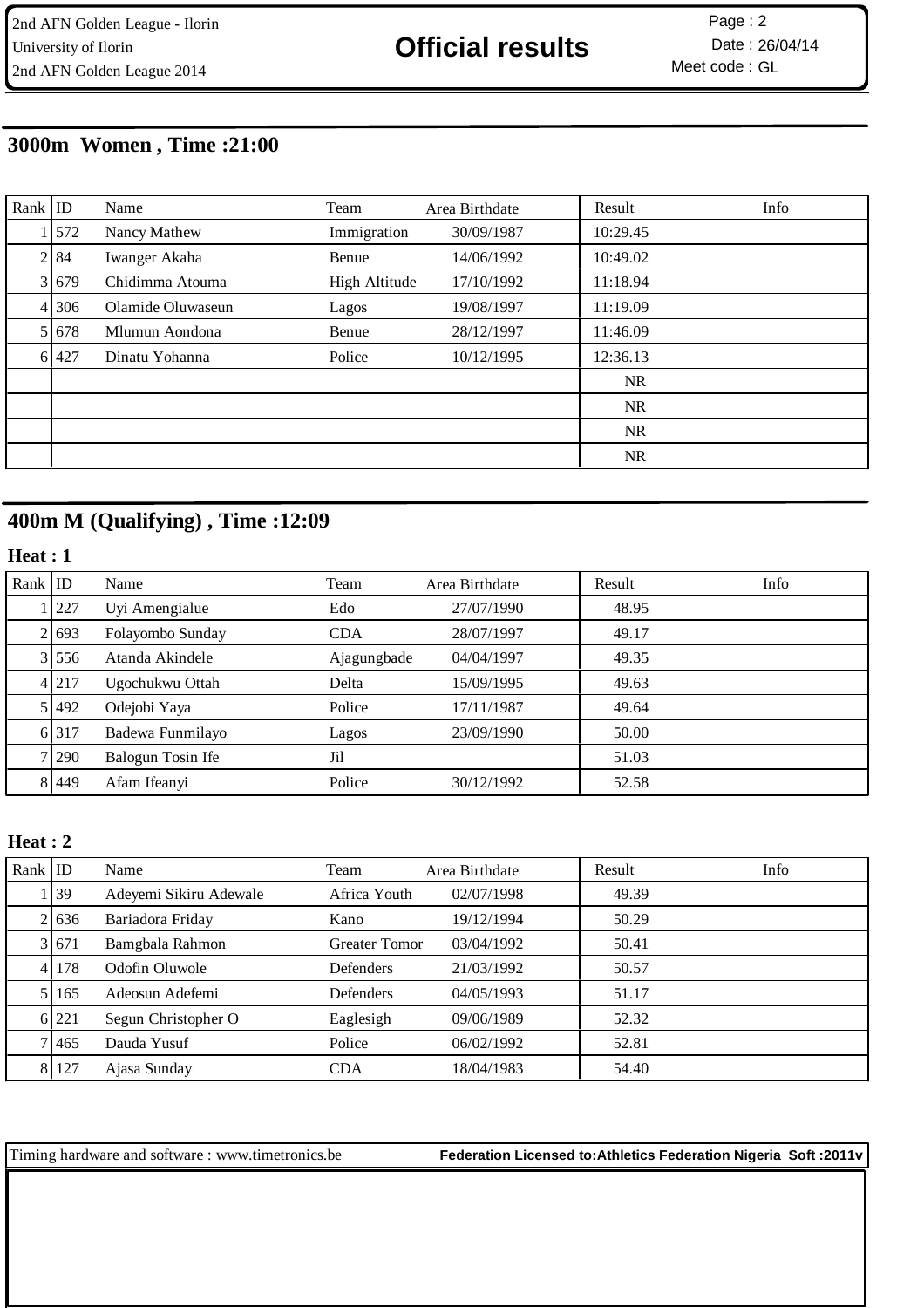### **Heat : 3**

| Rank $ $ ID |           | Name             | Team                 | Area Birthdate | Result | Info |
|-------------|-----------|------------------|----------------------|----------------|--------|------|
|             | 11493     | Ogunkole Segun   | Police               | 11/04/1984     | 49.36  |      |
|             | 21495     | Ojo Kehinde      | Police               | 06/05/1996     | 50.01  |      |
|             | 3 627     | Funmilola Badewa | Eaglesigh            | 09/06/1995     | 50.69  |      |
|             | 4 689     | Gafar Audu       | Ekiti                | 04/05/1997     | 51.13  |      |
|             | 5 6 6 7 0 | Lawal Toheeb     | <b>Greater Tomor</b> | 09/07/1995     | 53.80  |      |
|             | 6 6 6 9 1 | Teslim Oyedele   | Kwara                | 01/02/1996     | 55.04  |      |
|             | 7 690     | Ibrahim Olaide   | Kwara                | 07/06/1994     | 55.45  |      |

# **400m H Women (Qualifying) , Time :12:09**

### **Heat : 1**

| Rank $ $ ID |       | Name               | Team         | Area Birthdate | Result | Info |
|-------------|-------|--------------------|--------------|----------------|--------|------|
|             | 1 222 | Amaka Ogoegbunam   | Edo          | 03/03/1990     | 58.84  |      |
|             | 2 380 | Nwaogu Ann         | <b>NSCDC</b> | 01/10/1995     | 59.83  |      |
|             | 3 415 | Aminat Odeyemi     | Ogun         | 27/06/1997     | 62.31  |      |
|             | 4 698 | Adewunmi Abosede   | Kwara        |                | 66.67  |      |
|             | 5 379 | Ihekandu Philomena | <b>NSCDC</b> | 05/03/1990     | 68.04  |      |
|             | 6 293 | Abu Joy            | Kwara        | 02/03/1999     | 69.21  |      |
|             | 7 I 5 | Elizbeth Ahuman    | <b>ABU</b>   | 13/03/1989     | 71.34  |      |
|             | 8 225 | Peace Ikerebe      | Edo          | 02/10/1990     | 77.66  |      |

# **Javelin Men (Golden League) , Time :21:14**

| Rank $ $ ID |         | Name                     | Team               | Area Birthdate | Result    | Info |
|-------------|---------|--------------------------|--------------------|----------------|-----------|------|
|             | 478     | johnmike eze             | Police             | 14/12/1985     | 66.53m    |      |
|             | 2 563   | <b>Adams Samuel Kure</b> | <b>Cross River</b> | 20/12/1993     | 61.78m    |      |
|             | 3 665   | Umunna Nwoye             | Benue              | 31/08/1995     | 56.16m    |      |
|             | 4 532   | Damah Simeon             | Ultimate           | 28/11/1996     | 55.82m    |      |
|             | 5 404   | Igbinosun Kingsley       | <b>NSCDC</b>       | 27/06/1989     | 55.64m    |      |
|             | 6 5 0 4 | Osaze Julius             | Police             | 03/07/1980     | 55.55m    |      |
|             | 7 697   | Orlando Mark Alika       | Eaglesight         | 29/11/1995     | 47.49m    |      |
|             | 8 238   | Oweitorgu Ebibotei       | Enugu              | 27/05/1989     | 39.09m    |      |
|             |         |                          |                    |                | <b>NR</b> |      |
|             |         |                          |                    |                | <b>NR</b> |      |
|             |         |                          |                    |                | NR        |      |
|             |         |                          |                    |                | NR        |      |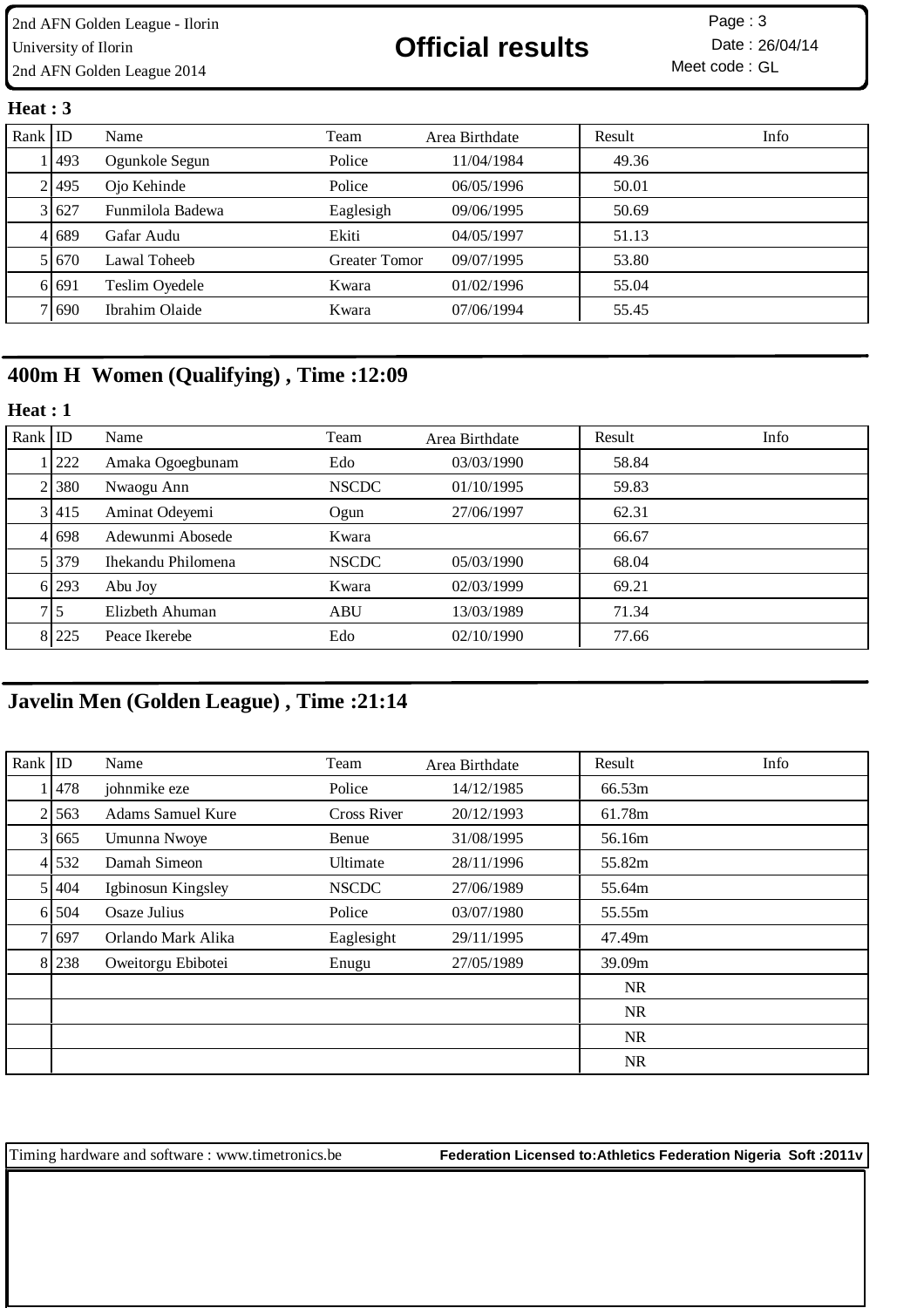# **High Jump W (Golden League) , Time :13:32**

| Rank ID |         | Name                 | Team         | Area Birthdate | Result | Info |
|---------|---------|----------------------|--------------|----------------|--------|------|
|         | .1588   | Anslem Chinyere      | Lagos        | 25/07/1996     | 1.70m  |      |
|         | 2.223   | Okoro Patience       | Edo          | 01/09/1985     | .65m   |      |
|         | 3 683   | Samsom Tina          | <b>NSCDC</b> | 12/10/1996     | .55m   |      |
|         | 4 2 1 9 | Ozioko Ugwu Chekwube | Eaglesigh    | 19/04/1994     | 1.50m  |      |
|         | 5 6 22  | Oyetakin Queen       | Eaglesigh    | 21/04/1992     | 1.50m  |      |

# **200m W (Qualifying) , Time :12:24**

| Wind |  |
|------|--|
|------|--|

| Rank $ $ ID |         | Name                | Team          | Area Birthdate | Result | Info |
|-------------|---------|---------------------|---------------|----------------|--------|------|
|             | 378     | Igbinosun Isoken W. | <b>NSCDC</b>  | 23/07/1993     | 24.90  |      |
|             | 2.375   | Etim Margaret       | <b>NSCDC</b>  | 28/11/1992     | 25.06  |      |
|             | 3 699   | Brume Ese           | <b>UNIBEN</b> | 20/01/1996     | 25.69  |      |
|             | 4 107   | Omeh Oluchi         | <b>CDA</b>    | 19/09/1988     | 26.73  |      |
|             | 5 3 0 8 | Precious Okoronkwo  | Lagos         | 19/10/1996     | 27.01  |      |
|             | 6 6 3 4 | Ogunlola Bidemi     | FAPPY         | 24/02/1994     | 27.51  |      |
|             | 7 239   | Usoro Ruth          | Esteem        | 08/10/1997     | 27.83  |      |
|             | 8 559   | Victoria Okeke      | Ajagungbade   | 04/05/1998     | 28.54  |      |

## **Wind = -5.0**

| Rank $ $ ID |           | Name                    | Team       | Area Birthdate | Result | Info |
|-------------|-----------|-------------------------|------------|----------------|--------|------|
|             | 1   132   | Deborah Odeyemi         | Customs    | 21/02/1995     | 25.50  |      |
|             | 2.292     | Abolaji Omotayo         | Kwara      | 06/12/1998     | 25.92  |      |
|             | 3 296     | <b>Bolufewi Margret</b> | Kwara      | 14/08/1996     | 26.46  |      |
|             | 4 1 1 0 1 | Agbato Akorede          | <b>CDA</b> | 28/04/1993     | 27.04  |      |
|             | 5 105     | Oguntayo Kuburat        | <b>CDA</b> | 01/08/1995     | 27.69  |      |
|             | 6 445     | Soyombo Folukemi        | Police     | 13/03/1984     | 28.36  |      |

# **200m Men (Qualifying) , Time :12:58**

### **Heat : 1 Wind = -5.1**

| Rank ID |         | Name            | Team          | Area Birthdate | Result | Info |
|---------|---------|-----------------|---------------|----------------|--------|------|
|         | .1211   | Oduduru Divine  | Delta         | 07/10/1996     | 21.79  |      |
|         | 2 98    | Nejo Odunayo    | <b>Bintas</b> | 08/01/1996     | 22.93  |      |
|         | 3 561   | Godwin Ashie    | <b>SB</b>     | 20/07/1997     | 23.01  |      |
|         | 4 3 2 0 | Ebun Adeyemi    | Lagos         | 30/08/1993     | 23.60  |      |
|         | 5 123   | Aliu Adetola K. | CDA           | 11/10/1995     | 23.77  |      |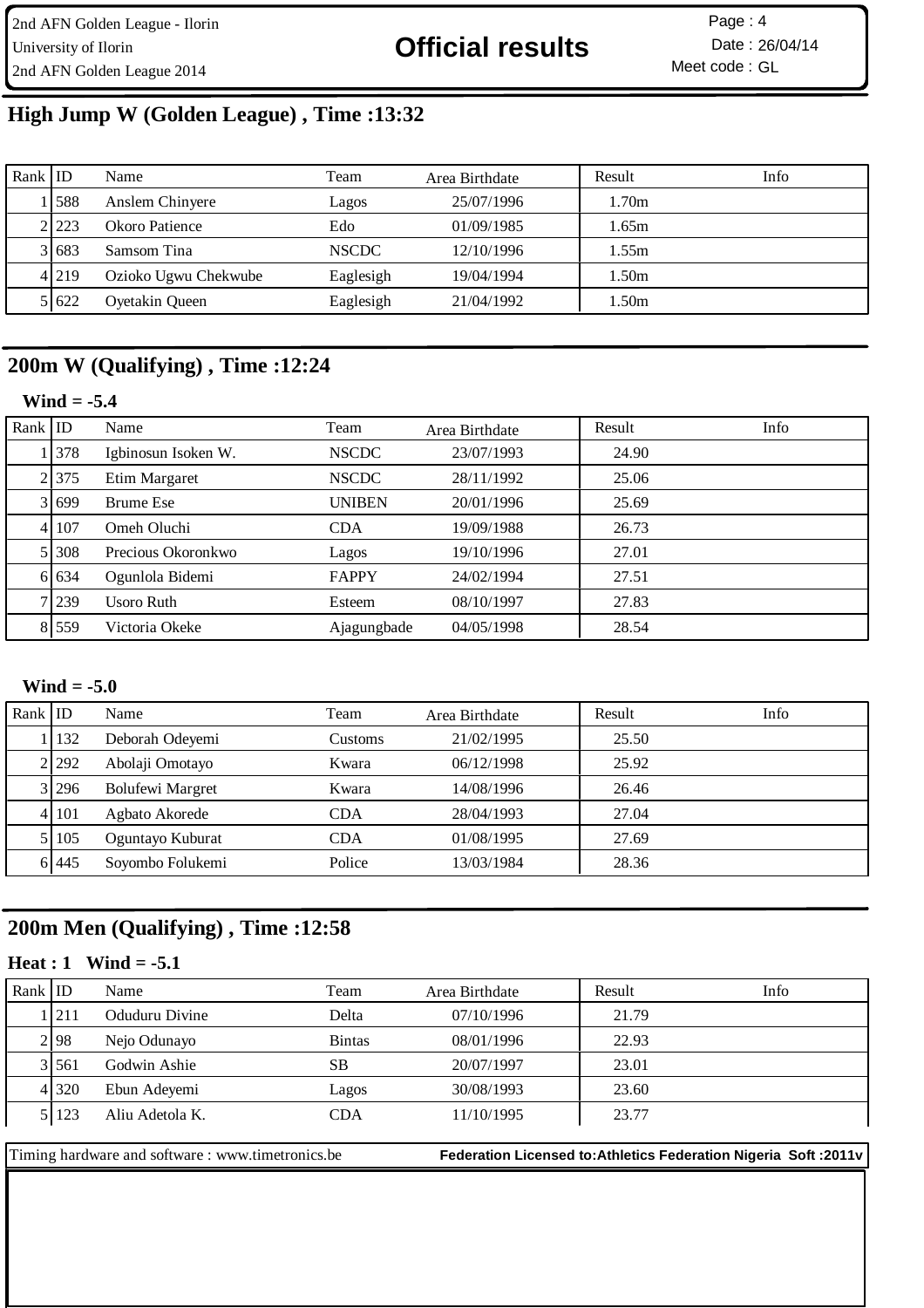2nd AFN Golden League - Ilorin 5 University of Ilorin **26/04/14** University of Ilorin **26/04/14** Date : 26/04/14 2nd AFN Golden League 2014

| 6 5 3 1 | <b>Babatunde Samuel</b> | Ultimate | 04/11/1997 | 24.30     |  |
|---------|-------------------------|----------|------------|-----------|--|
|         |                         |          |            | <b>NR</b> |  |
|         |                         |          |            | <b>NR</b> |  |
|         |                         |          |            | <b>NR</b> |  |
|         |                         |          |            | <b>NR</b> |  |
|         |                         |          |            | <b>NR</b> |  |

### **Heat : 2 Wind = -4.4**

| Rank $ $ ID |            | Name                 | Team                 | Area Birthdate | Result | Info |
|-------------|------------|----------------------|----------------------|----------------|--------|------|
|             | <b>214</b> | Olisakwe Chukwudi J. | Delta                | 05/04/1998     | 22.31  |      |
|             | 2 300      | Soyemi Abiola        | Kwara                | 13/06/1997     | 22.68  |      |
|             | 3 310      | Adeniji Damola       | Lagos                | 24/11/1994     | 23.03  |      |
|             | 4 203      | Ajidua Benedict      | Delta                | 05/06/1986     | 23.05  |      |
|             | 5 272      | Adebimpe Suraju Femi | <b>ICDO</b>          | 19/09/1991     | 23.88  |      |
|             | 6 449      | Afam Ifeanyi         | Police               | 30/12/1992     | 23.96  |      |
|             | 71668      | Idowu Adenrele.      | <b>Greater Tomor</b> | 16/08/1997     | 24.45  |      |
|             | 8 660      | Kamilu Isijola       | Ondo                 | 23/06/1993     | 24.76  |      |

## **Heat : 3 Wind = -3.5**

| Rank $ $ ID |           | Name               | Team         | Area Birthdate | Result | Info |
|-------------|-----------|--------------------|--------------|----------------|--------|------|
|             | 1463      | Briggs Tamunotonye | Police       | 23/12/1994     | 21.97  |      |
|             | 2 390     | Akinniyi Nicholas  | <b>NSCDC</b> | 18/01/1985     | 22.65  |      |
|             | 3 3 19    | David Sule         | Lagos        | 19/07/1984     | 22.96  |      |
|             | 4 4 4 5 4 | akinlawan ahmed    | Police       | 26/05/1987     | 23.03  |      |
|             | 5 688     | Aliu Musa          | Navy         | 30/10/1990     | 23.19  |      |
|             | 6 305     | Nkem Ezeala        | Lagos        | 25/11/1994     | 24.09  |      |
|             | 7 3 1 7   | Badewa Funmilayo   | Lagos        | 23/09/1990     | 25.19  |      |
|             | 8 509     | Saliu Rilwan       | Police       | 22/04/1995     | 25.73  |      |

## **Heat : 4 Wind = -3.6**

| Rank $ $ ID |        | Name                 | Team       | Area Birthdate | Result | Info |
|-------------|--------|----------------------|------------|----------------|--------|------|
|             | 11546  | Akerele Omeza        | Uniben     | 12/02/1996     | 22.24  |      |
|             | 2 129  | Toyin Kolawole       | <b>CDA</b> | 12/06/1994     | 22.31  |      |
|             | 3 206  | Egode Anthony        | Delta      | 20/12/1994     | 22.41  |      |
|             | 4 179  | Ogunmakinju Tosin A. | Defenders  | 03/03/1993     | 22.71  |      |
|             | 5 231  | Ismaila Yusuf        | Ekiti      | 19/06/1996     | 22.84  |      |
|             | 6 298  | Adeyemi Aderemi      | Kwara      | 17/07/1997     | 23.55  |      |
|             | 7   10 | Chibuike John        | <b>ABU</b> | 23/12/1990     | 23.85  |      |
|             | 8 589  | Jimoh Ahmed          | Kwara      |                | 25.12  |      |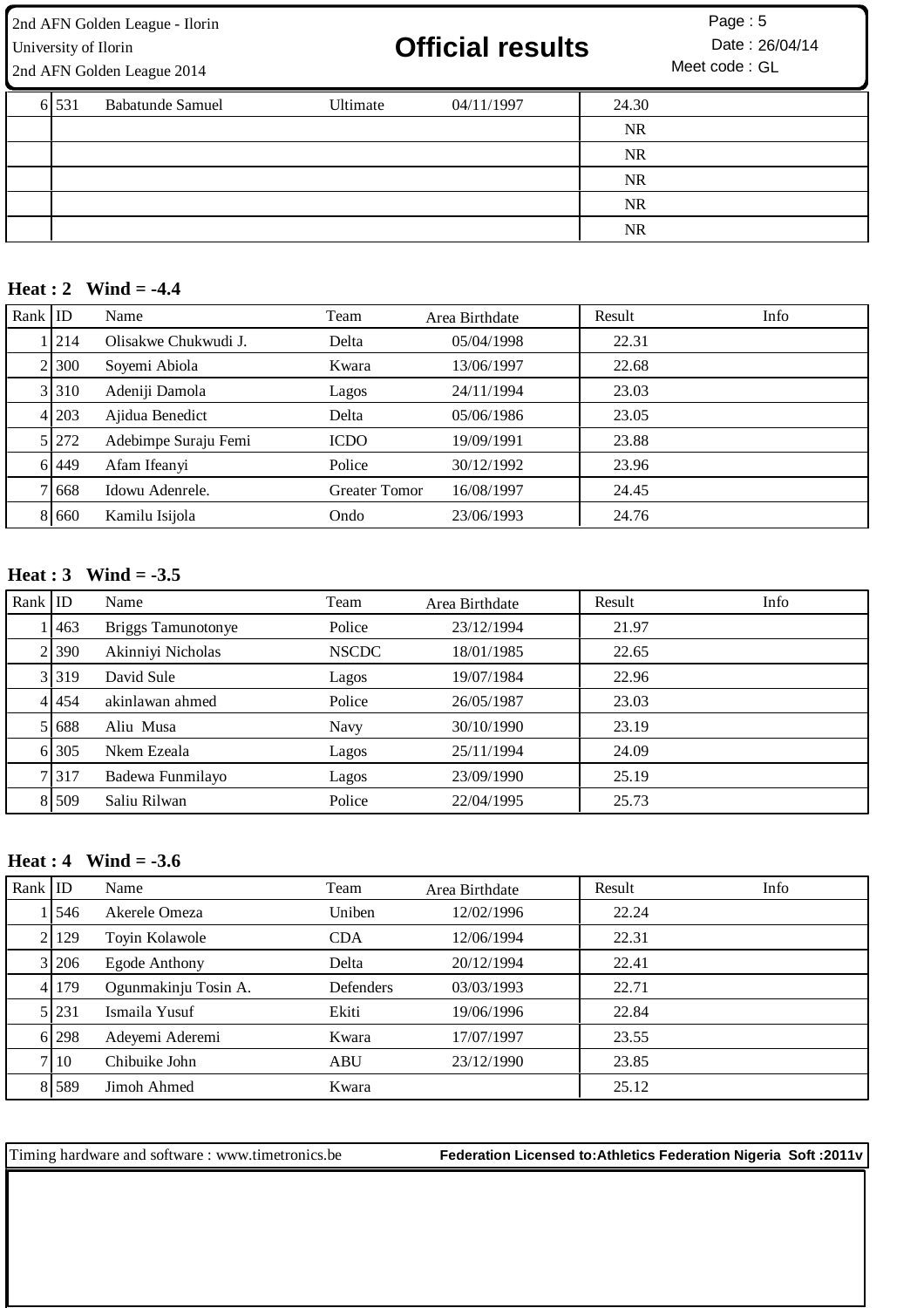### **Heat : 5 Wind = -4.1**

| Rank $ $ ID |        | Name                  | Team         | Area Birthdate | Result     | Info |
|-------------|--------|-----------------------|--------------|----------------|------------|------|
|             | 1550   | Odele Tega            | Uniben       | 06/12/1995     | 21.75      |      |
|             | 2 662  | Olubodun Kehinde      | Ondo         | 25/11/1996     | 22.41      |      |
|             | 3 656  | Folukemi Soyombo      | Police       | 14/07/1985     | 23.00      |      |
|             | 4 6 27 | Funmilola Badewa      | Eaglesigh    | 09/06/1995     | 23.02      |      |
|             | 5 456  | Akinyele Abimbola     | Police       | 13/05/1994     | 23.06      |      |
|             | 6 128  | Adeyemi Lawrence      | <b>CDA</b>   | 18/03/1996     | 23.88      |      |
|             | 7 631  | Samuel Philip         | Eaglesigh    | 02/03/1998     | 24.69      |      |
|             | 401    | <b>Gyang Emmanuel</b> | <b>NSCDC</b> | 13/08/1993     | <b>DIS</b> |      |

## **100m H Women (Promotional) , Time :13:21**

### **Wind = -3.7**

| Rank $ $ ID |           | Name                | Team             | Area Birthdate | Result | Info |
|-------------|-----------|---------------------|------------------|----------------|--------|------|
|             | 1149      | Ayemoba Grace       | <b>Defenders</b> | 26/12/1981     | 14.60  |      |
|             | 2   145   | Digha Joy           | Defenders        | 01/06/1986     | 14.70  |      |
|             | 3 307     | Oshinbanjo Temidayo | Lagos            | 14/05/1996     | 14.75  |      |
|             | 4 330     | Nwachukwu Bosede    | Mausi            | 13/08/1993     | 15.44  |      |
|             | 5 3 3 3 2 | Efrebo Oghene       | <b>MCK</b>       | 22/11/1995     | 15.54  |      |
|             | 6 223     | Okoro Patience      | Edo              | 01/09/1985     | 15.86  |      |

# **Hammer W (Promotional) , Time :14:47**

| Rank $ $ ID |         | Name                    | Team             | Area Birthdate | Result | Info |
|-------------|---------|-------------------------|------------------|----------------|--------|------|
|             | 1 372   | Daramola Feyisayo M.    | <b>NSCDC</b>     | 19/11/1980     | 55.57m |      |
|             | 2160    | Quadri Rasheedat        | <b>Defenders</b> | 26/06/1988     | 51.65m |      |
|             | 3 352   | Samuel Omolara          | <b>Navy</b>      | 18/01/1988     | 49.64m |      |
|             | 4 6 6 1 | Rita Modili             | Delta            | 14/01/1987     | 44.01m |      |
|             | 51666   | Cecilia Epkeyong Inyang | Delta            |                | 43.40m |      |

## **Shot Put Men (Golden League) , Time :17:43**

| Rank ID |           | Name                    | Team       | Area Birthdate | Result | Info |
|---------|-----------|-------------------------|------------|----------------|--------|------|
|         | 114       | Ekanem Godknows E.      | <b>CDA</b> | 31/05/1986     | 14.55m |      |
|         | 2   18 1  | Olatunji Olawale Samuel | Defenders  | 21/09/1983     | 13.41m |      |
|         | 3 630     | Monsuru Ganiyu          | Eaglesigh  | 15/05/1987     | 13.17m |      |
|         | 4 6 28    | Ibrahim Friday          | Eaglesigh  | 21/12/1977     | 12.13m |      |
|         | 5 5 5 3 2 | Damah Simeon            | Ultimate   | 28/11/1996     | 11.97m |      |
|         |           |                         |            |                |        |      |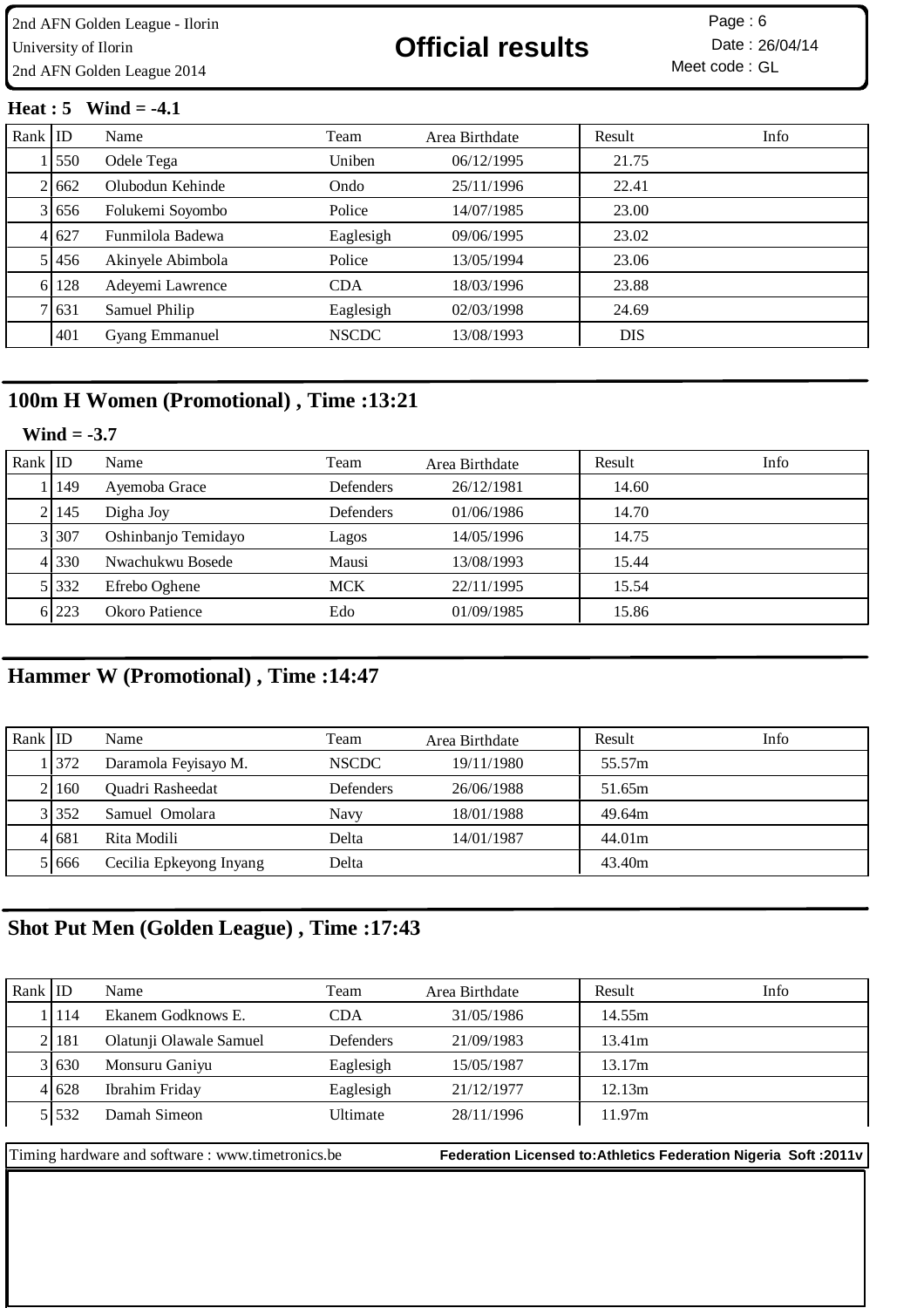| 2nd AFN Golden League - Ilorin<br>University of Ilorin<br>2nd AFN Golden League 2014 |       |              |        | <b>Official results</b> | Page: 7<br>Date: 26/04/14<br>Meet code: GL |  |
|--------------------------------------------------------------------------------------|-------|--------------|--------|-------------------------|--------------------------------------------|--|
|                                                                                      | 61402 | Ibrahim Baba | NSCDC  | 02/02/1988              | 10.25m                                     |  |
|                                                                                      | 71444 | rafiu yussuf | Police | 14/07/1985              | 9.90 <sub>m</sub>                          |  |

# **Long Jump Women (Golden League) , Time :1**

| Rank ID |       | Name                    | Team          | Area Birthdate | Info<br>Result<br>Wind $(m/s)$ |
|---------|-------|-------------------------|---------------|----------------|--------------------------------|
|         | 1699  | Brume Ese               | <b>UNIBEN</b> | 20/01/1996     | $6.40m$ 1.3                    |
|         | 21590 | Amadi Chinazom          | <b>NSCDC</b>  | 12/09/1987     | $6.31m$ 0.9                    |
|         | 31308 | Precious Okoronkwo      | Lagos         | 19/10/1996     | $6.00m$ 1.1                    |
|         | 4 377 | Ibrahim Blessing Ibukun | <b>NSCDC</b>  | 04/04/1990     | 5.90m 1.5                      |
|         | 5 104 | Jacob Hope              | <b>CDA</b>    | 24/01/1993     | $5.63m$ 0.9                    |
|         | 6 239 | <b>Usoro Ruth</b>       | Esteem        | 08/10/1997     | $5.53m$ 0.3                    |
|         | 7 645 | Ajenifuja Yetunde       | Lagos         | 13/03/1994     | $4.64m$ 0.9                    |

# **110m H Men (Golden League) , Time :15:00**

## **Wind = -2.3**

| Rank $ $ ID |         | Name               | Team         | Area Birthdate | Result | Info |
|-------------|---------|--------------------|--------------|----------------|--------|------|
|             | 1486    | Martins Ogieriakhi | Police       | 06/06/1993     | 14.09  |      |
|             | 2.411   | Okon Samuel Etim   | <b>NSCDC</b> | 06/05/1983     | 14.39  |      |
|             | 3 190   | Pessu Godfrey Timi | Defenders    | 10/07/1988     | 14.73  |      |
|             | 4 226   | Erese Nosayaba     | Edo          | 29/06/1985     | 14.85  |      |
|             | 5 623   | Abejoye Oyeniyi    | Eaglesigh    | 16/01/1994     | 14.87  |      |
|             | 6 551   | Osadolor Samuel    | Uniben       | 27/02/1995     | 15.23  |      |
|             | 7 593   | Roland Bolaji M.   | <b>CDA</b>   | 22/01/1990     | 16.23  |      |
|             | 8 4 4 4 | rafiu yussuf       | Police       | 14/07/1985     | 17.99  |      |

# **High Jump Men (Golden League) , Time :17:4**

| Rank $ $ ID |       | Name                | Team             | Area Birthdate | Result            | Info |
|-------------|-------|---------------------|------------------|----------------|-------------------|------|
|             | 177   | Obiora Arinze       | <b>Defenders</b> | 15/12/1985     | 2.15m             |      |
|             | 2.143 | Theddeus Okpara     | Customs          | 07/07/1996     | 2.10 <sub>m</sub> |      |
|             | 3 166 | Ashipa Abayomi      | Defenders        | 02/07/1987     | 1.95m             |      |
|             | 4 274 | Omodunmiju Tunde    | <b>ICDO</b>      | 29/11/1994     | 1.90m             |      |
|             | 51626 | Ayeni Babafemi      | Lagos            | 03/04/1994     | 1.90 <sub>m</sub> |      |
|             | 6 192 | Taiwo Sunday Meshak | <b>Defenders</b> | 12/06/1994     | 1.90 <sub>m</sub> |      |
|             | 7 632 | Tayo Bolaji         | Lagos            | 03/03/1995     | 1.90 <sub>m</sub> |      |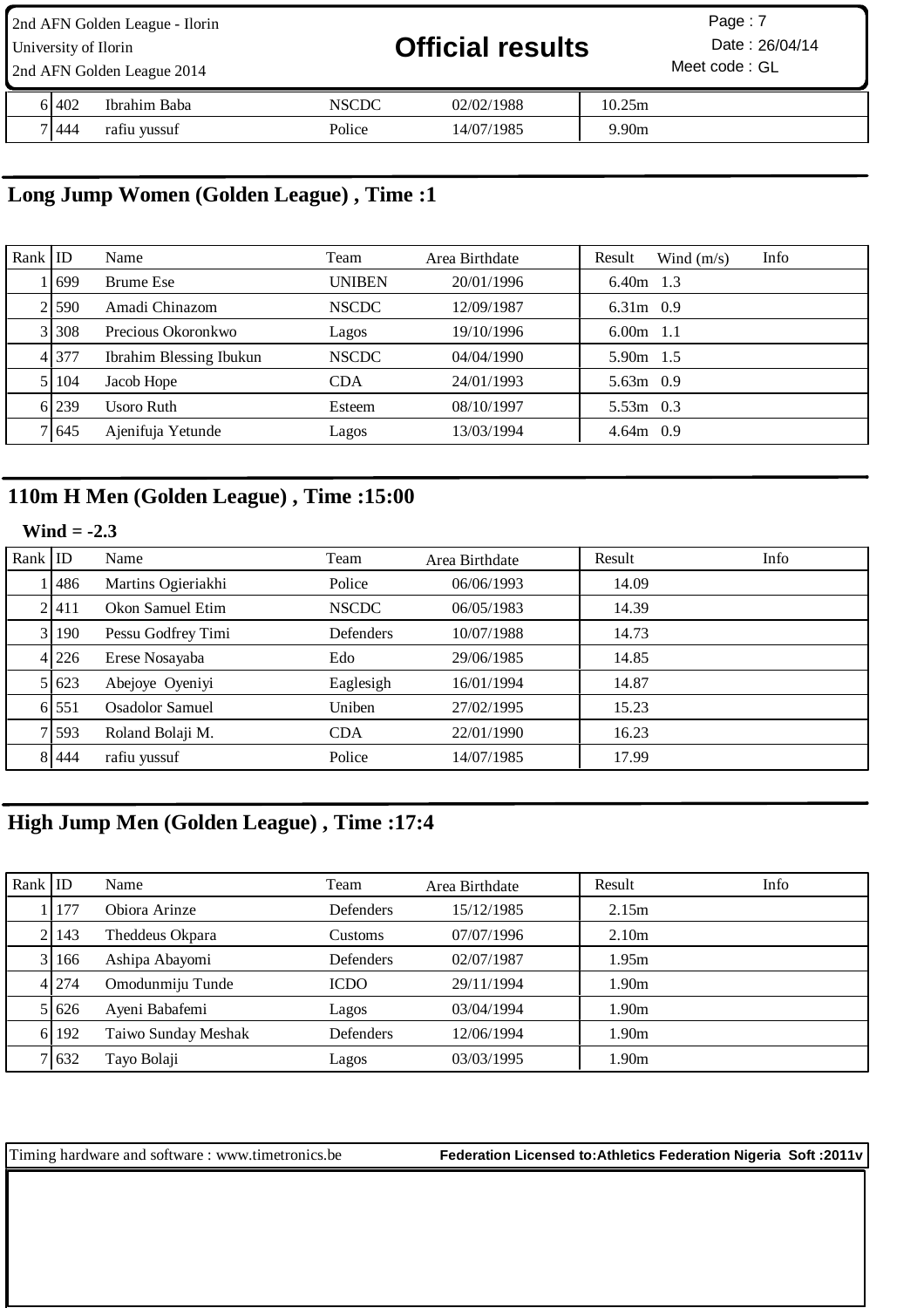# **200m Women (Golden League) , Time :15:09**

## **Wind = -0.8**

| Rank $ $ ID |         | Name                | Team          | Area Birthdate | Result     | Info |
|-------------|---------|---------------------|---------------|----------------|------------|------|
|             | 1 378   | Igbinosun Isoken W. | <b>NSCDC</b>  | 23/07/1993     | 24.24      |      |
|             | 2   132 | Deborah Odeyemi     | Customs       | 21/02/1995     | 24.49      |      |
|             | 3 304   | Ezealah Nkem        | Lagos         | 25/11/1994     | 24.49      |      |
|             | 4 430   | Goodness Thomas     | Police        | 08/12/1993     | 24.54      |      |
|             | 5 292   | Abolaji Omotayo     | Kwara         | 06/12/1998     | 25.21      |      |
|             | 699     | <b>Brume Ese</b>    | <b>UNIBEN</b> | 20/01/1996     | <b>DNS</b> |      |
|             | 163     | Sule Justina        | Defenders     | 30/07/1989     | <b>DNS</b> |      |
|             | 375     | Etim Margaret       | <b>NSCDC</b>  | 28/11/1992     | <b>DNS</b> |      |

## **200m Men (Golden League) , Time :16:35**

## **Wind = -2.2**

| Rank $ $ ID |           | Name                 | Team       | Area Birthdate | Result     | Info |
|-------------|-----------|----------------------|------------|----------------|------------|------|
|             | . 211     | Oduduru Divine       | Delta      | 07/10/1996     | 21.14      |      |
|             | 2 550     | Odele Tega           | Uniben     | 06/12/1995     | 21.23      |      |
|             | 3 463     | Briggs Tamunotonye   | Police     | 23/12/1994     | 21.58      |      |
|             | 4 4 4 5 7 | Akomolafe Ademola    | Police     | 01/12/1994     | 21.66      |      |
|             | 5 662     | Olubodun Kehinde     | Ondo       | 25/11/1996     | 21.89      |      |
|             | 6 214     | Olisakwe Chukwudi J. | Delta      | 05/04/1998     | 21.91      |      |
|             | 7 129     | Toyin Kolawole       | <b>CDA</b> | 12/06/1994     | 22.21      |      |
|             | 546       | Akerele Omeza        | Uniben     | 12/02/1996     | <b>DNS</b> |      |

# **400m H Women (Golden League) , Time :15:3**

| Rank $ $ ID |           | Name                   | Team         | Area Birthdate | Result     | Info |
|-------------|-----------|------------------------|--------------|----------------|------------|------|
|             | 222       | Amaka Ogoegbunam       | Edo          | 03/03/1990     | 57.31      |      |
|             | 21380     | Nwaogu Ann             | <b>NSCDC</b> | 01/10/1995     | 59.24      |      |
|             | 3 415     | Aminat Odeyemi         | Ogun         | 27/06/1997     | 59.82      |      |
|             | 4 3 7 6   | Francis Ruth Oluwakemi | <b>NSCDC</b> | 07/03/1993     | 61.16      |      |
|             | 5 3 3 7 9 | Ihekandu Philomena     | <b>NSCDC</b> | 05/03/1990     | 62.45      |      |
|             | 6 108     | Quadri Sarah A.        | <b>CDA</b>   | 06/12/1995     | 62.80      |      |
|             | 7 330     | Nwachukwu Bosede       | Mausi        | 13/08/1993     | 62.91      |      |
|             |           |                        |              |                | <b>NR</b>  |      |
|             |           |                        |              |                | <b>NR</b>  |      |
|             | 698       | Adewunmi Abosede       | Kwara        |                | <b>DNS</b> |      |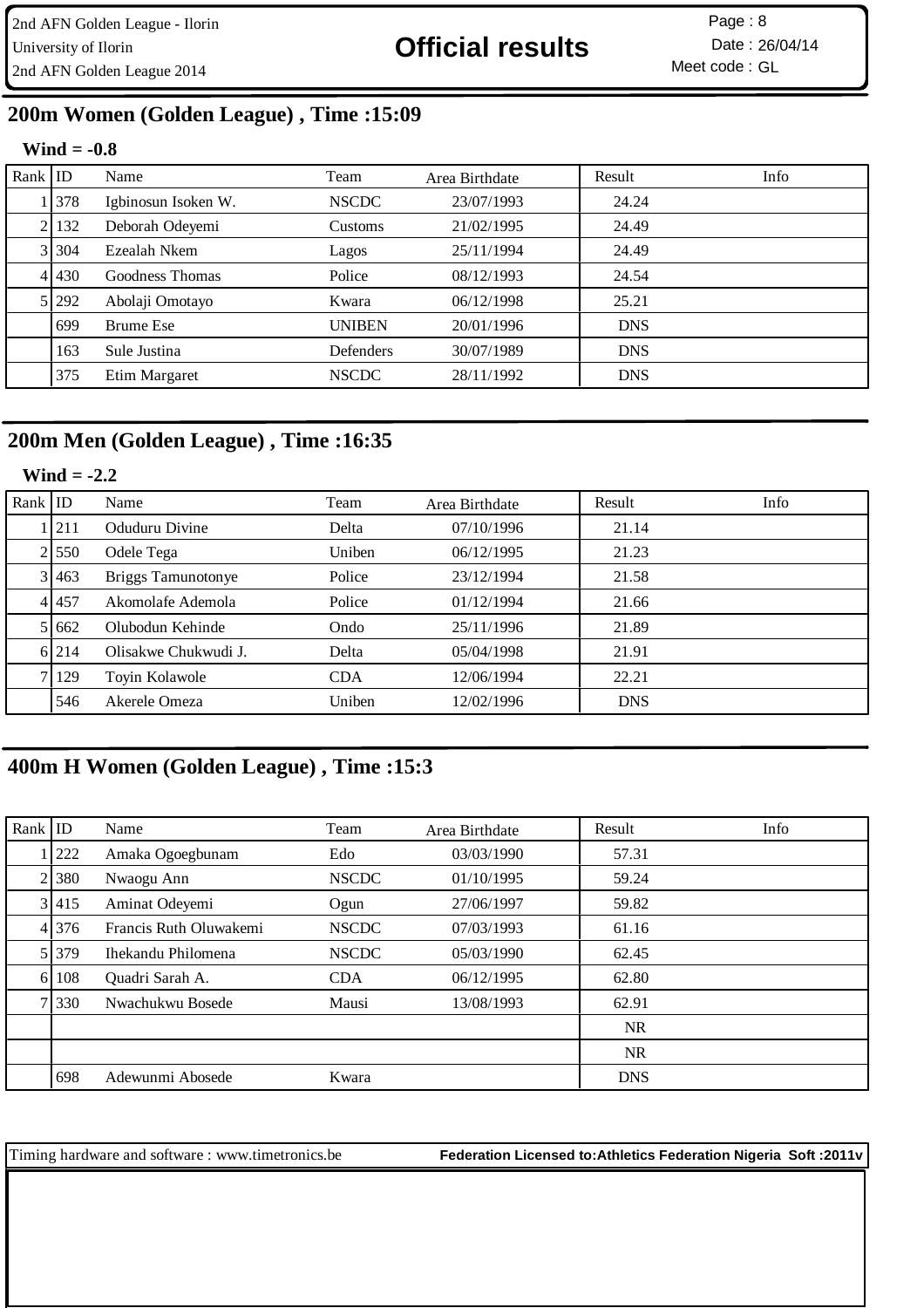# **400m H Men (Promotional) , Time :15:45**

| Rank $ $ ID |         | Name                        | Team           | Area Birthdate | Result | Info |
|-------------|---------|-----------------------------|----------------|----------------|--------|------|
|             | 11654   | Henry Okorie                | Customs        | 04/11/0187     | 52.42  |      |
|             | 21497   | Okoro Chukwuegozie          | Police         | 26/10/1991     | 53.36  |      |
|             | 3 209   | Maduadi Chidike F           | Delta          | 31/07/1992     | 53.83  |      |
|             | 4 245   | Thomas Bello                | <b>FCT</b>     | 13/01/1993     | 54.23  |      |
|             | 5 616   | <b>Emeoghene Timothy</b>    | Delta          | 16/10/1997     | 56.95  |      |
|             | 6 45    | <b>Yusuf Muhammed Kabir</b> | Africa Youth   | 08/08/1997     | 57.23  |      |
|             | 7 673   | Adetola Adesuyi             | <b>UNIPORT</b> | 15/10/1996     | 58.41  |      |
|             | 8 4 5 1 | Akindele Muyindeen          | Police         | 10/12/1990     | 61.79  |      |

## **Triple Jump Men (Golden League) , Time :17:**

| Rank $ $ ID |         | Name                   | Team         | Area Birthdate | Result       | Wind $(m/s)$ | Info |
|-------------|---------|------------------------|--------------|----------------|--------------|--------------|------|
|             | 1   412 | Olajide Abiola         | <b>NSCDC</b> | 08/07/1993     | 15.56m 0.9   |              |      |
|             | 21672   | Ugwummadu Blessed      | Delta        | 28/02/1991     | 15.06m 1.5   |              |      |
|             | 3 28 5  | Ozor Valentine J.      | <b>ICDO</b>  | 14/05/1993     | 14.84m 0.7   |              |      |
|             | 4 657   | Gift Opurum            | Police       | 10/12/1992     | 14.58m 1.6   |              |      |
|             | 5.519   | George Jones           | Prisons      | 24/06/1983     | 14.40m 0.3   |              |      |
|             | 6 455   | Akinoso Adebayo        | Police       | 08/06/1989     | $14.32m$ 1.8 |              |      |
|             | 7 684   | Abdulwasiu Mustapha    | Edo          | 18/02/1985     | 13.98m 0.6   |              |      |
|             | 8 183   | Omofezi Ogheneovo Pius | Defenders    | 10/06/1994     | $13.93m$ 1.4 |              |      |

# **1500m Women (Golden League) , Time :16:00**

| Rank $ $ ID |           | Name                       | Team          | Area Birthdate | Result    | Info |
|-------------|-----------|----------------------------|---------------|----------------|-----------|------|
|             | 102       | Asamu Esther Oluwatobiloba | <b>CDA</b>    | 14/11/1996     | 4:33.06   |      |
|             | 21303     | Abike Egbeniyi             | Lagos         | 23/10/1994     | 4:40.55   |      |
|             | 3 695     | Olamide Oluwaseun          | Lagos         | 19/08/1997     | 5:09.43   |      |
|             | 4 6 6 8   | Njoku Genevive             | Defender      | 13/10/1984     | 5:17.99   |      |
|             | 5 6 6 7 9 | Chidimma Atouma            | High Altitude | 17/10/1992     | 5:31.79   |      |
|             | 6 597     | <b>Timothy Victoria</b>    | Kwara         |                | 6:01.04   |      |
|             | 7 598     | Oluyemi Adejoko            | Ekiti         |                | 6:01.78   |      |
|             |           |                            |               |                | NR        |      |
|             |           |                            |               |                | <b>NR</b> |      |
|             |           |                            |               |                | <b>NR</b> |      |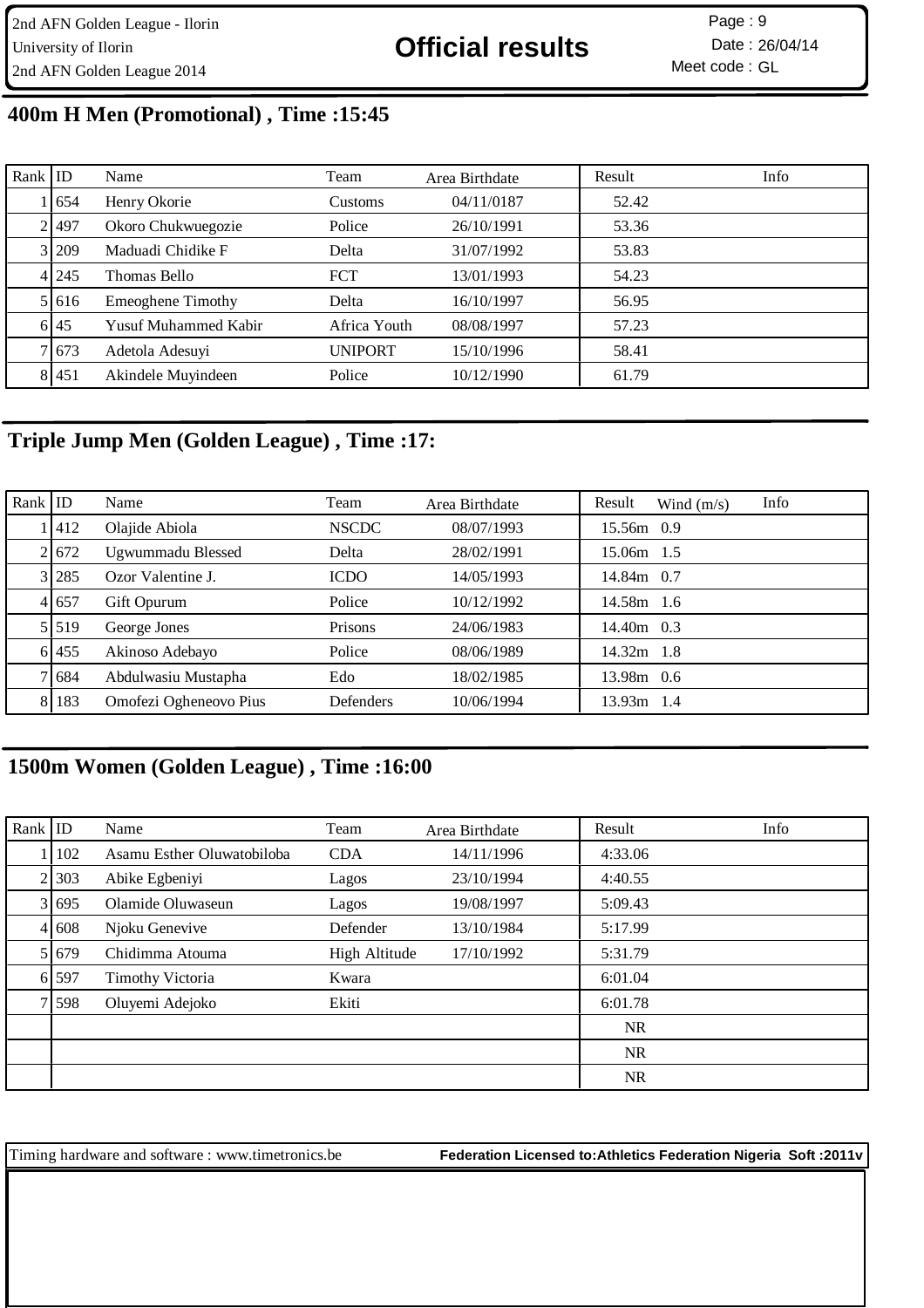# **Discus Men (Promotional) , Time :16:33**

| Rank ID |           | Name                    | Team             | Area Birthdate | Result | Info |
|---------|-----------|-------------------------|------------------|----------------|--------|------|
|         | 1   181   | Olatunji Olawale Samuel | <b>Defenders</b> | 21/09/1983     | 51.50m |      |
|         | 21114     | Ekanem Godknows E.      | <b>CDA</b>       | 31/05/1986     | 44.82m |      |
|         | 3 5 5 3 2 | Damah Simeon            | Ultimate         | 28/11/1996     | 43.15m |      |
|         | 41402     | Ibrahim Baba            | <b>NSCDC</b>     | 02/02/1988     | 38.29m |      |
|         | 5 6 28    | Ibrahim Friday          | Eaglesigh        | 21/12/1977     | 37.55m |      |
|         | 61444     | rafiu yussuf            | Police           | 14/07/1985     | 32.54m |      |

# **1500m Men (Golden League) , Time :16:03**

| $Rank$ ID |         | Name                       | Team         | Area Birthdate | Result     | Info |
|-----------|---------|----------------------------|--------------|----------------|------------|------|
|           | 607     | Soudi Hamajan              | Cross River  | 22/02/1994     | 3:54.61    |      |
|           | 2 393   | Barnabas David             | <b>NSCDC</b> | 14/02/1994     | 3:56.66    |      |
|           | 3 661   | Osuolale Taiwo             | Ondo         | 20/11/1995     | 3:57.80    |      |
| 41        | 450     | Ajani Abiodun              | Police       | 31/12/1988     | 4:01.01    |      |
|           | 5 594   | Jacob Ajibade Sunday       | Unilorin     | 10/11/1993     | 4:03.96    |      |
| 61        | 140     | Joshua D. Hassan           | Customs      | 02/04/1994     | 4:05.48    |      |
| 7         | 137     | Hawal Gochin               | Customs      | 16/10/1994     | 4:07.49    |      |
|           | 8 6 7 5 | Sakan Sanni                | Lagos        | 21/10/1997     | 4:14.61    |      |
|           | 9 687   | Godwin Akpuu               | Benue        | 02/01/1992     | 4:16.72    |      |
|           | 10 535  | Odelana Yaya James         | Ultimate     | 07/04/1984     | 4:24.84    |      |
|           | 11 601  | Afolayan Adebayo           | Defender     | 01/10/1984     | 4:31.64    |      |
|           | 12 596  | Jimoh Ibrahim              | Kwara        |                | 4:31.72    |      |
|           | 13 650  | Oyebode Joseph Olasunkanmi | Lagos        | 21/12/1995     | 4:38.86    |      |
|           | 14 595  | Oyeleye Oyedele            | Unilorin     | 28/04/1992     | 5:04.46    |      |
|           | 174     | Musa Godfrey Charles       | Defenders    | 10/09/1993     | <b>DNF</b> |      |

# **400m Women (Golden League) , Time :16:07**

| Rank $ $ ID                                       |         | Name                    | Team                                                              | Area Birthdate | Result     | Info |
|---------------------------------------------------|---------|-------------------------|-------------------------------------------------------------------|----------------|------------|------|
|                                                   | 1375    | Etim Margaret           | <b>NSCDC</b>                                                      | 28/11/1992     | 53.93      |      |
|                                                   | 2106    | Oladoye Funke O.        | <b>CDA</b>                                                        | 05/12/1993     | 54.41      |      |
|                                                   | 3 109   | Ali Eleojo              | <b>CDA</b>                                                        | 16/06/1998     | 54.82      |      |
|                                                   | 4 558   | Sade Olotu              | Ajagungbade                                                       | 15/08/1997     | 60.59      |      |
|                                                   | 5 445   | Soyombo Folukemi        | Police                                                            | 13/03/1984     | 61.82      |      |
|                                                   | 6 6 3 3 | Avuzorie Onoriode       | Esteem                                                            | 04/06/1997     | 62.85      |      |
|                                                   | 34      | Junaid Abimbola Afolake | Africa Youth                                                      | 08/12/1997     | <b>DNS</b> |      |
| Timing hardware and software : www.timetronics.be |         |                         | Federation Licensed to: Athletics Federation Nigeria Soft : 2011v |                |            |      |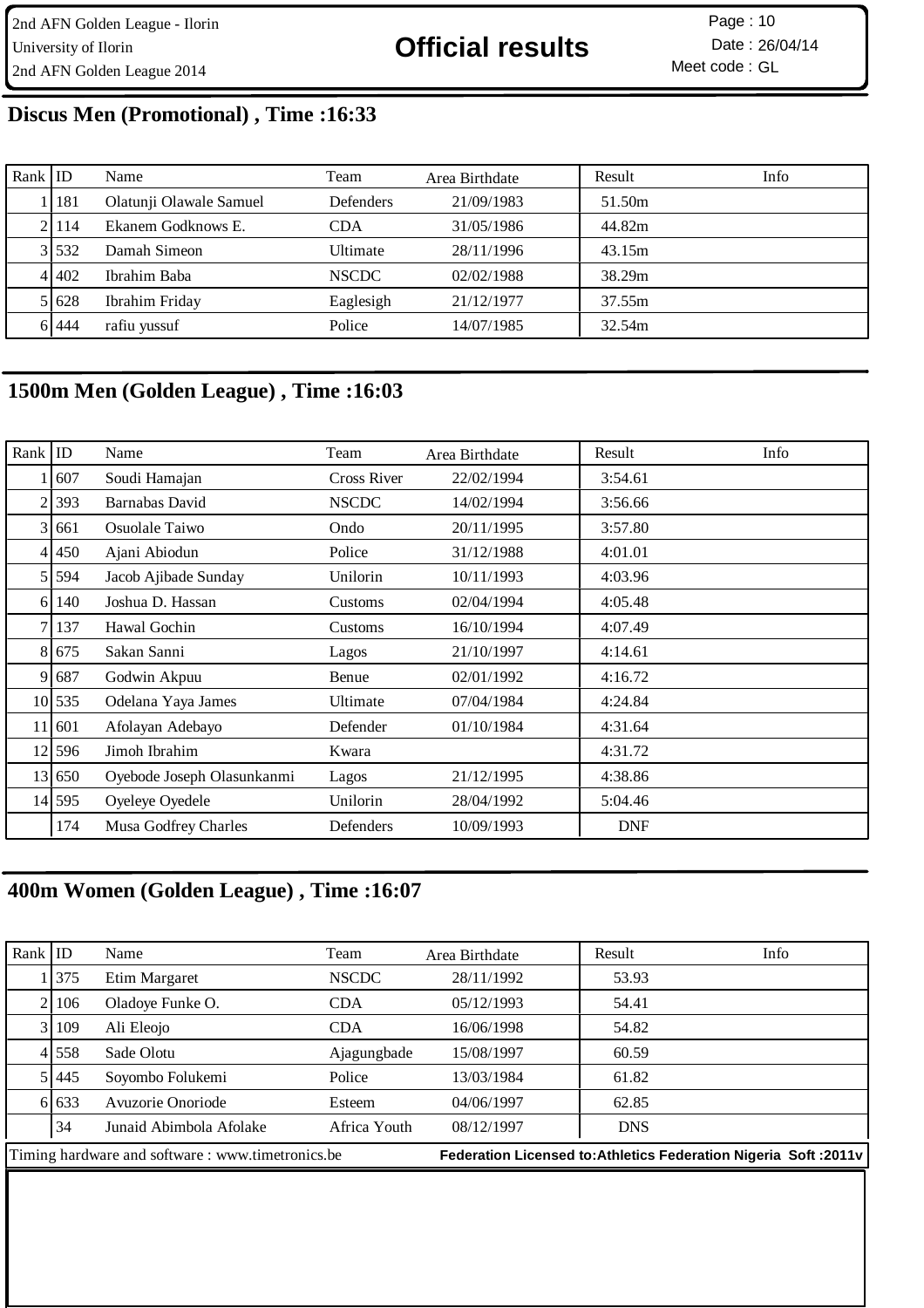## **400m Men (Golden league) , Time :16:14**

| Rank $ $ ID |           | Name                   | Team          | Area Birthdate | Result | Info |
|-------------|-----------|------------------------|---------------|----------------|--------|------|
|             | 1546      | Akerele Omeza          | Uniben        | 12/02/1996     | 47.33  |      |
|             | 2.95      | Fasasi Adekunle Rilwan | <b>Bintas</b> | 23/06/1996     | 47.36  |      |
|             | 3 403     | Ifiok Andrew Umoh      | <b>NSCDC</b>  | 22/11/1992     | 47.63  |      |
|             | 4 493     | Ogunkole Segun         | Police        | 11/04/1984     | 48.30  |      |
|             | 5 5 5 5 6 | Atanda Akindele        | Ajagungbade   | 04/04/1997     | 48.31  |      |
|             | 6 39      | Adeyemi Sikiru Adewale | Africa Youth  | 02/07/1998     | 48.70  |      |
|             | 7 227     | Uyi Amengialue         | Edo           | 27/07/1990     | 48.71  |      |
|             | 8 6 6 9 3 | Folayombo Sunday       | <b>CDA</b>    | 28/07/1997     | 48.76  |      |

# **800m Women (Promotional) , Time :16:19**

| Rank ID |       | Name               | Team             | Area Birthdate | Result     | Info |
|---------|-------|--------------------|------------------|----------------|------------|------|
|         | 11152 | David Joy Abiye    | <b>Defenders</b> | 20/04/1992     | 2:09.46    |      |
|         | 2.429 | funke ogunbase     | Police           | 31/05/1995     | 2:25.42    |      |
|         | 3 93  | Ayalokunrin Stella | <b>Bintas</b>    | 04/12/1997     | 2:29.20    |      |
|         | 229   | Tejumade Faleye    | Ekiti            | 25/12/1995     | <b>DNF</b> |      |

# **800m Men (Promotional) , Time :16:27**

| Rank $ $ ID |         | Name                     | Team        | Area Birthdate | Result  | Info |
|-------------|---------|--------------------------|-------------|----------------|---------|------|
|             | 315     | Anayo Eze                | Lagos       | 14/07/1992     | 1:53.99 |      |
|             | 2 3 1 2 | Agboola Daniel           | Lagos       | 07/10/1996     | 1:54.61 |      |
|             | 3 111   | Akindunjoye Johnson      | <b>CDA</b>  | 20/11/1995     | 1:54.63 |      |
|             | 4 314   | Akpan Emmanuel           | Lagos       | 28/10/1996     | 1:55.77 |      |
|             | 5 5 5 7 | Karounwi Tope            | Ajagungbade | 10/10/1997     | 1:58.12 |      |
|             | 6 6 6 4 | Ijiir Terver             | Benue       | 16/08/1997     | 1:59.09 |      |
|             | 7 8 9   | Mtomga Solomon           | Benue       | 15/02/1989     | 2:02.49 |      |
|             | 8 505   | Oyetunji Tobi            | Police      | 09/01/1984     | 2:05.21 |      |
|             | 9 659   | Mayowa Banwo             | Police      | 16/06/1995     | 2:05.41 |      |
|             | 10 470  | Endurance Ojimiwie       | Police      | 27/11/1989     | 2:11.61 |      |
|             | 11 466  | <b>Edobor Osariodion</b> | Police      | 03/01/1986     | 2:14.82 |      |
|             | 12 602  | Idowu Tolu               | Kwara       |                | 2:57.45 |      |